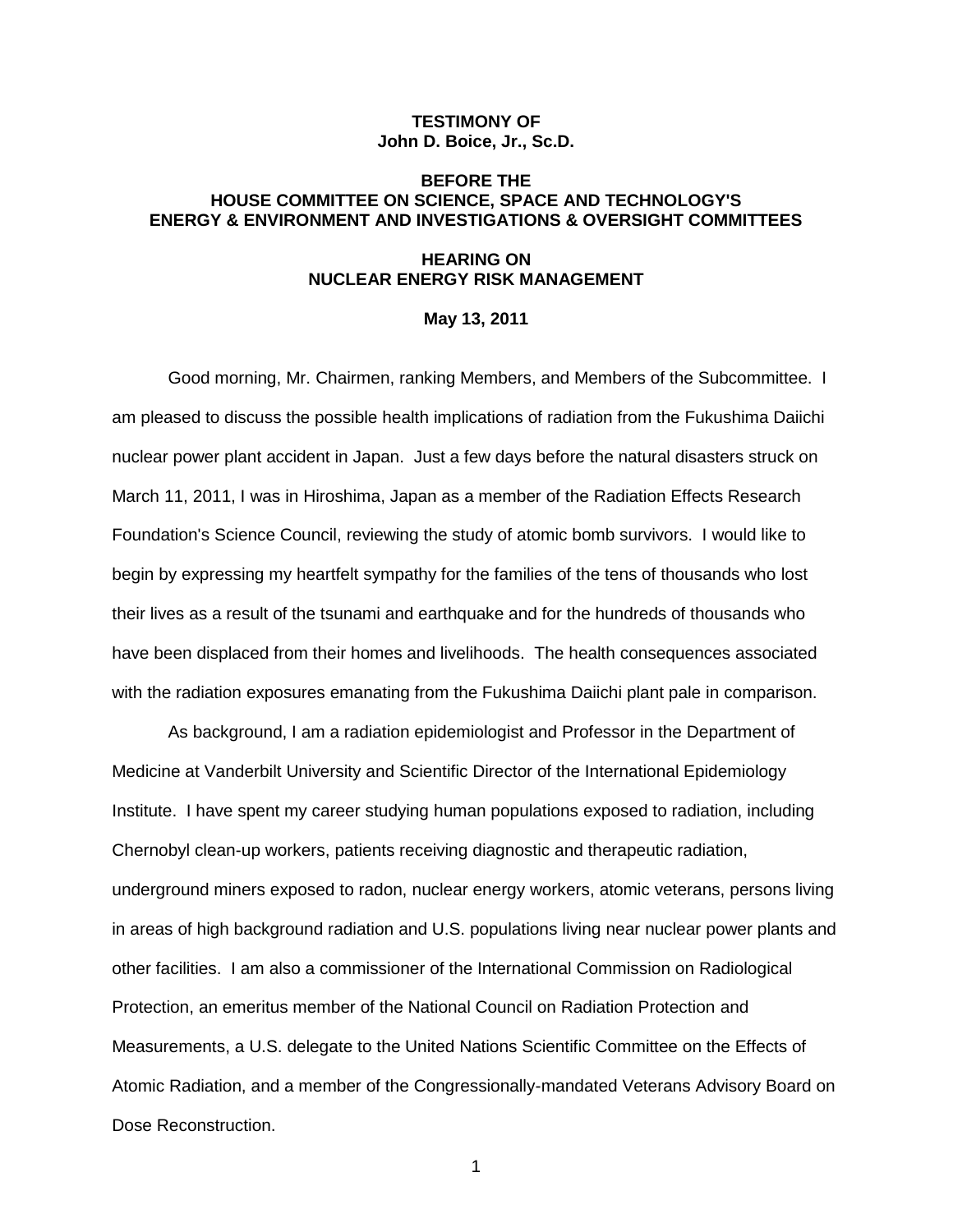My remarks will cover five areas:

- Fukushima is not Chernobyl.
- The health consequences for Japanese workers and public appear to be minor.
- The health consequences for United States citizens are negligible to nonexistent.
- We live in a radioactive world.
- There is a pressing need to learn more about the health consequences of radiation in humans when exposures are spread over time at low levels and not received briefly at high doses such as in atomic bomb survivors.

### **Fukushima is not Chernobyl** [Slide 1]

The Chernobyl accident on April 26, 1986, resulted in massive radiation exposures, both to the emergency workers putting out the ensuing fire and to the environment. There was no containment vessel and after the explosion a fire burned for ten days and spewed radioactive particles continuously into the environment. The emergency workers, the first responders and fire fighters, received so much radiation that 28 of them died of acute radiation sickness within a few months of exposure. Those who survived developed cataracts at a high rate and several subsequently died of myelodysplastic disorders. Radioactive iodines were deposited on large areas throughout the Ukraine, Belarus and Russian Federation and were ingested by cows who gave milk that was drunk by children, and an epidemic of thyroid cancer ensued beginning about five years after the accident. Over 520,000 recovery workers were sent to clean up the environment and build the so-called sarcophagus to contain the damaged nuclear reactor. To date there is little conclusive evidence for adverse health effects associated with radiation received during these clean-up operations. There have, however, been indications of severe psychological stress and increased rates of suicide.

In contrast, while the radiation releases from Fukushima [Slide 2] are estimated to be up to 10% of that from Chernobyl, there appears to be substantially less worker and public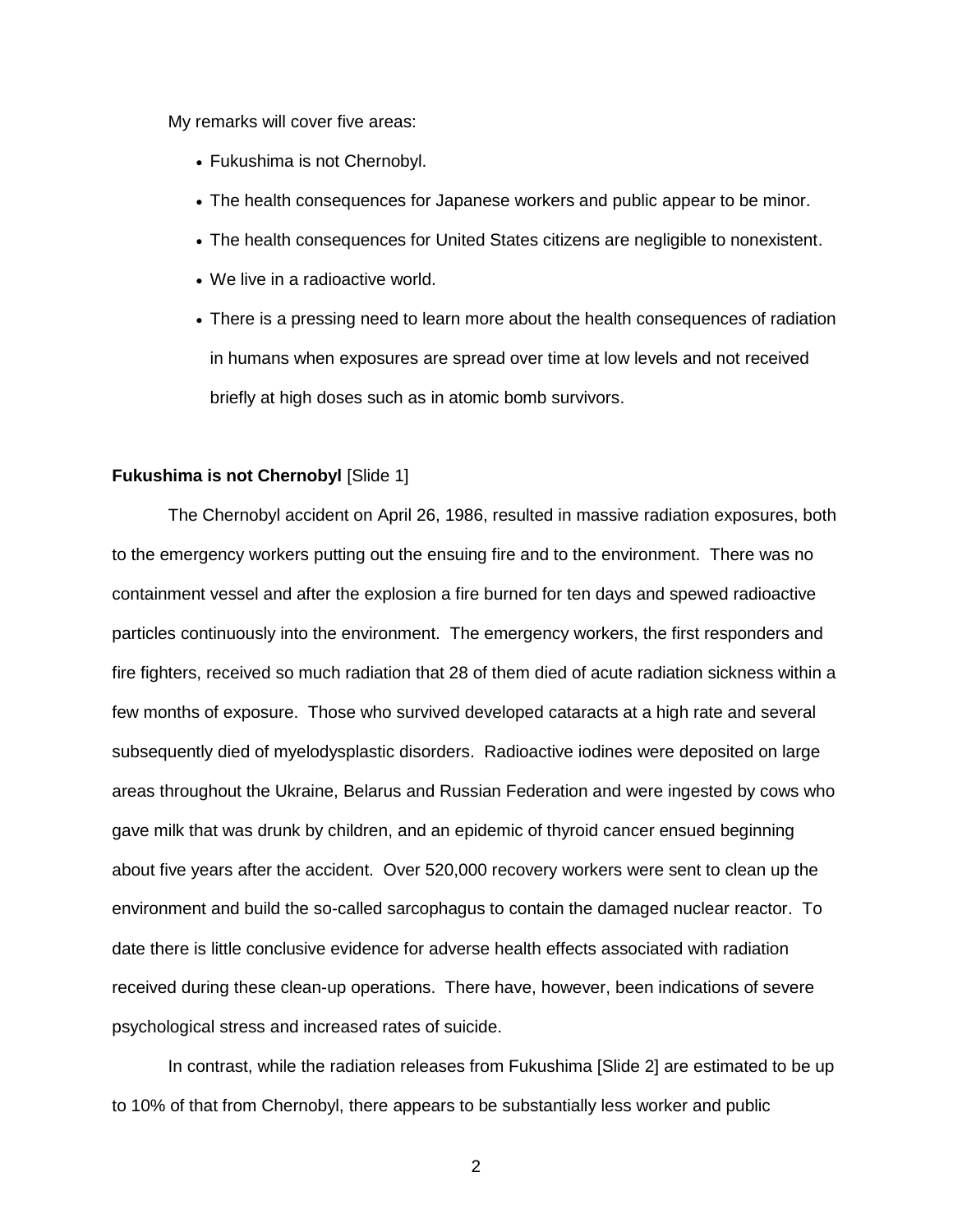exposure. The Japanese authorities relaxed the allowable annual limit of worker exposure from 2 to 25 rem for this emergency situation, but only about 21 workers received more than 10 rem and only two workers received between 20 and 25 rem. These levels are far below the hundreds of rem needed to cause acute radiation sickness. Those workers who experienced levels over 10 rem to their entire body, however, have an increased lifetime risk of developing cancer of about 1-2% over the expected normal lifetime rate of about 42%. There were reports of high radiation fields in the vicinity of the damaged reactors and spent fuel storage ponds and with the contaminated water, but apparently the Japanese authorities rotated workers in such a way that cumulative exposures to individuals were minimized. Three workers received beta particle exposures to their legs from an estimated 200-300 rem to the skin, but the health consequences of these localized exposures were minimal and resulted in only a reddening of the skin.

Exposure to the public was minimal in large part because of the prevailing winds and the quick action taken by the Japanese authorities. The prevailing winds were generally to the east and over the ocean and thus did not result in meaningful radiation exposures to the Japanese public. In contrast to the circumstances around Chernobyl where the authorities failed to alert or evacuate the surrounding populations until several days had passed, the Japanese government quickly evacuated persons living within 20 km of the Fukushima Daiichi plant and recommended that those living within 30 km stay indoors to minimize any possible exposure to radioactive releases. In addition, they immediately monitored the food and water supplies and banned the shipment of foodstuffs and milk where the radiation levels exceeded allowable standards.

These protective action measures, including the distribution of stable iodine pills (or syrup for children), minimized public doses and suggest that there will be minimal health consequences associated with any radiation exposures to the Japanese public. This is borne out in one survey of over 1,000 children who had their thyroids measured for possible uptakes of radioactive iodine. Not one child had a measurement above detectable limits. This is in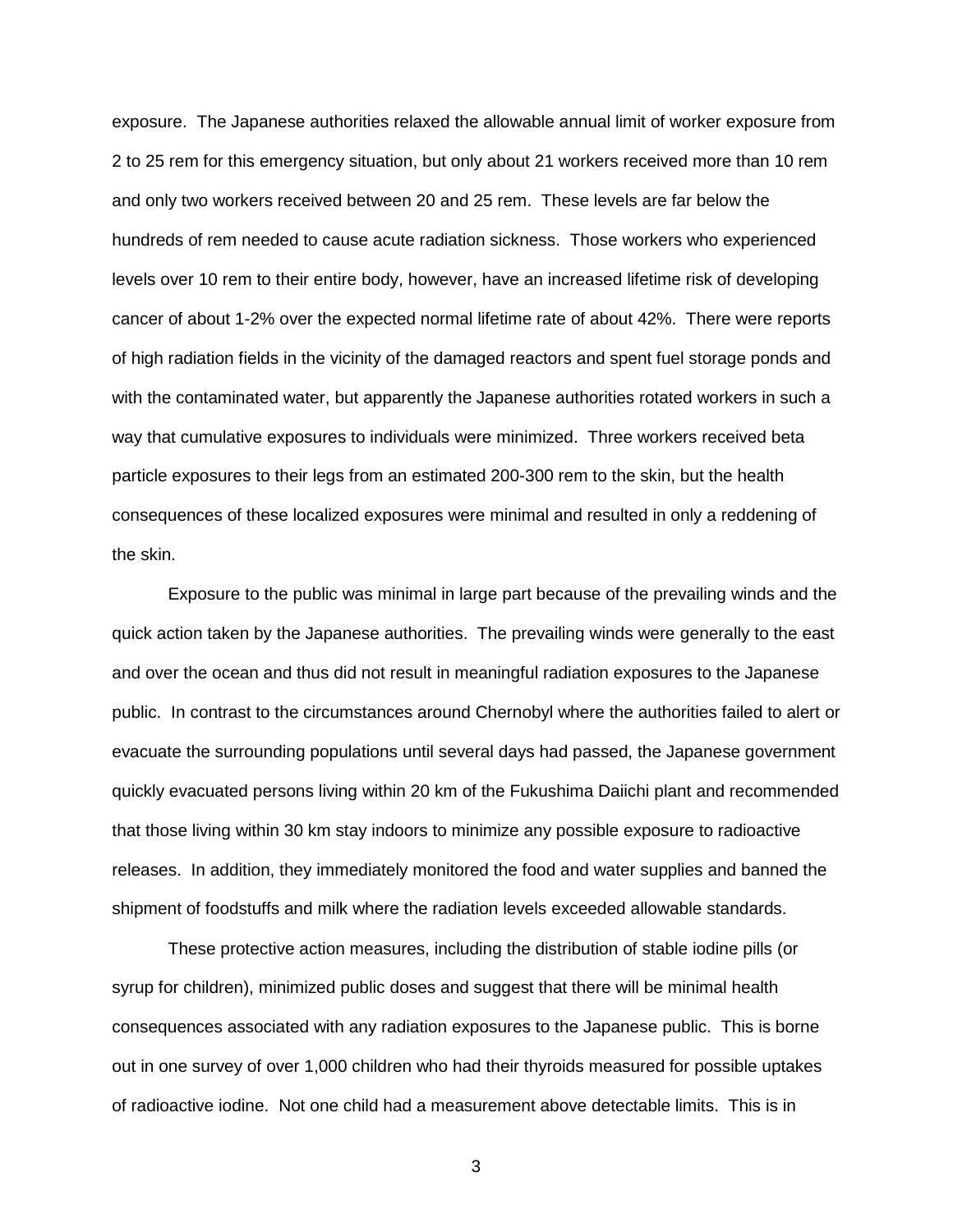contrast to children living near Chernobyl for whom large numbers had extremely high levels of radioactive iodine detected in their thyroids from drinking contaminated milk shortly after the accident.

Nonetheless, some of the prevailing winds did blow toward populated areas shortly after the accident and during the hydrogen explosions, and to the north-west in particular. Rain, snow and hail deposited radioactive particles in certain regions, including some beyond 20 km, and these areas will be a concern for remediation before allowing public access or return. The Japanese authorities are considering regular medical examinations for workers and inhabitants who received more than 10 rem. To reduce anxiety, they are considering medical check-ups for those who may have received between 2 to 10 rem. They are also grappling with important issues as to when and how to allow evacuated inhabitants to return to their homes. Childhood exposures are of particular concern and topsoil is already being removed from some school playgrounds.

Thus, while Fukushima is clearly a major reactor accident, the potential health consequences associated with radiation exposures in terms of loss of life and future cancer risk are small, particularly in contrast with those resulting from the Chernobyl accident some 25 years ago.

For completeness, the 1979 reactor accident at Three Mile Island did not release appreciable amounts of radioactive substances into the environment, and public and even worker exposures were minimal. The average dose to people in the area was only about 1 millirem, or about what would be received in three days from sources of natural background radiation to the surrounding population.

**The health consequences for United States citizens are negligible to nonexistent** [Slide 3]

Fukushima is 5,000 miles away from the United States and the radiation that has been detected was substantially diluted after traveling such a long distance. The detection of trace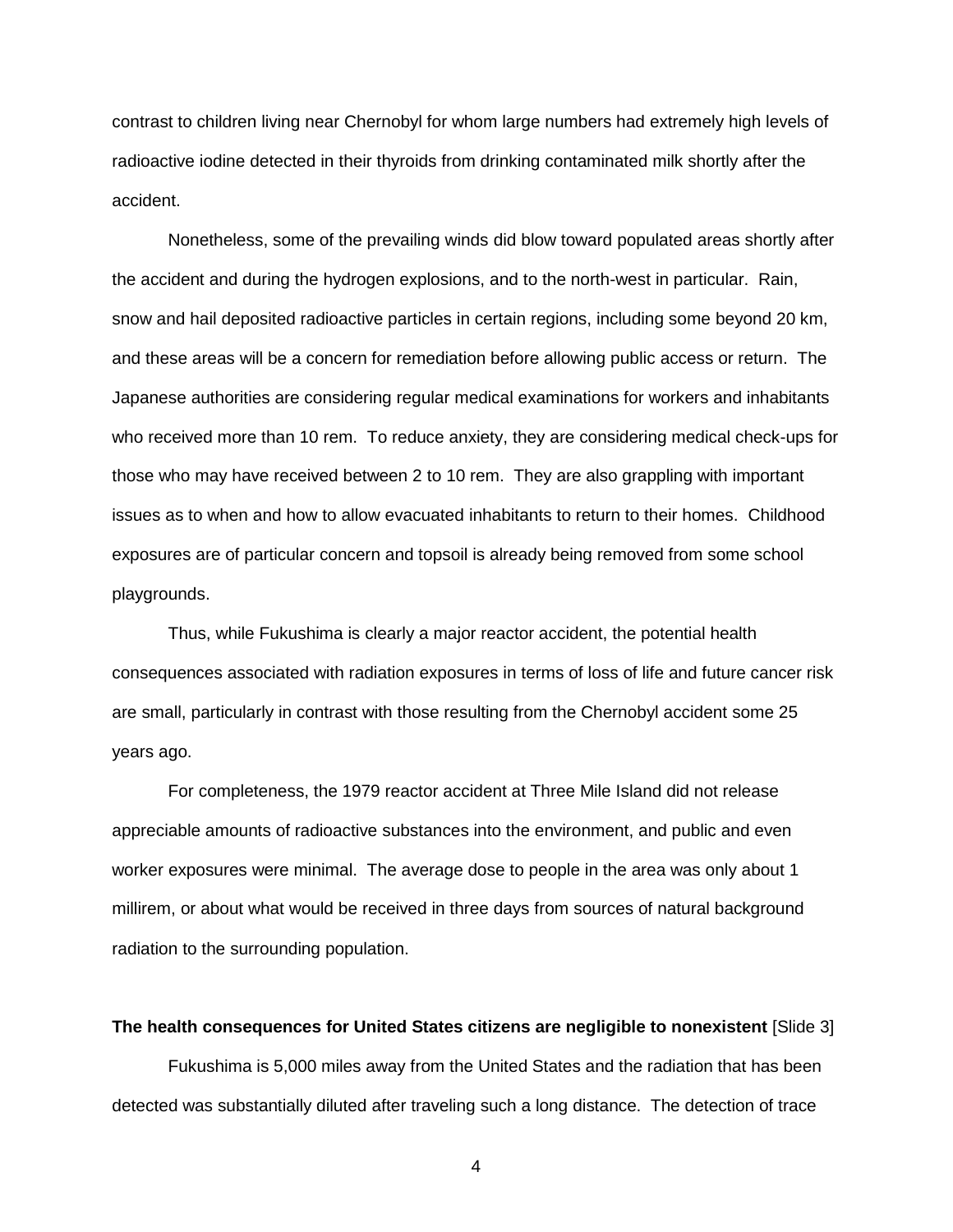amounts of radiation speaks more about the extreme sensitivity of our radiation detectors than about the potential health consequences from the radiation itself. In addition to EPA's RadNet system that monitors water, milk and the atmosphere, the Department of Energy has radiation monitoring equipment that can detect minute quantities of radioactive particles from the other side of the world as part of the Comprehensive Nuclear Test Ban Treaty. The tiny amounts of detected radioactive materials from Fukushima pose no threat to human health. They represent, at most, only a tiny fraction of what we receive each day from natural sources, such as the sun, the food we eat, the air we breathe and the houses we live in.

It is impressive that radiation monitors can detect levels of radioactive iodine-131 as low as 0.03 Bq/L (0.8 pCi/L) in milk in Washington State; this is the decay of one radioactive atom per second in about 33 gallons of milk. Such a level is 5,000 of times below the Derived Intervention Level set by the Food and Drug Administration to trigger concern over radionuclides in food. An infant would have to drink hundreds of gallons of milk to receive a radiation dose equivalent to a day's worth of natural background radiation exposure. Such tiny levels of radiation are inconsequential compared with the levels we experience in daily life.

Interestingly, the radiation monitoring stations in Washington State had to detect radionuclides other than iodine-131 in order to distinguish radiation from Fukushima from that at any local hospital in the area. Most nuclear medicine departments use radioactive iodine for imaging the thyroid and to treat thyroid diseases, and patients are discharged shortly after intake and remain radioactive for several months, releasing small but detectable levels of radioactive iodine into the environment.

The trivial levels of radiation from Japan, while detectable, should not be of a concern and Americans should not take stable iodine (potassium iodide pills, KI) as a preventive measure to block the thyroid's uptake of radioactive iodine. There are potential adverse health effects from taking KI pills and these risks have to be balanced against a nonexistent benefit.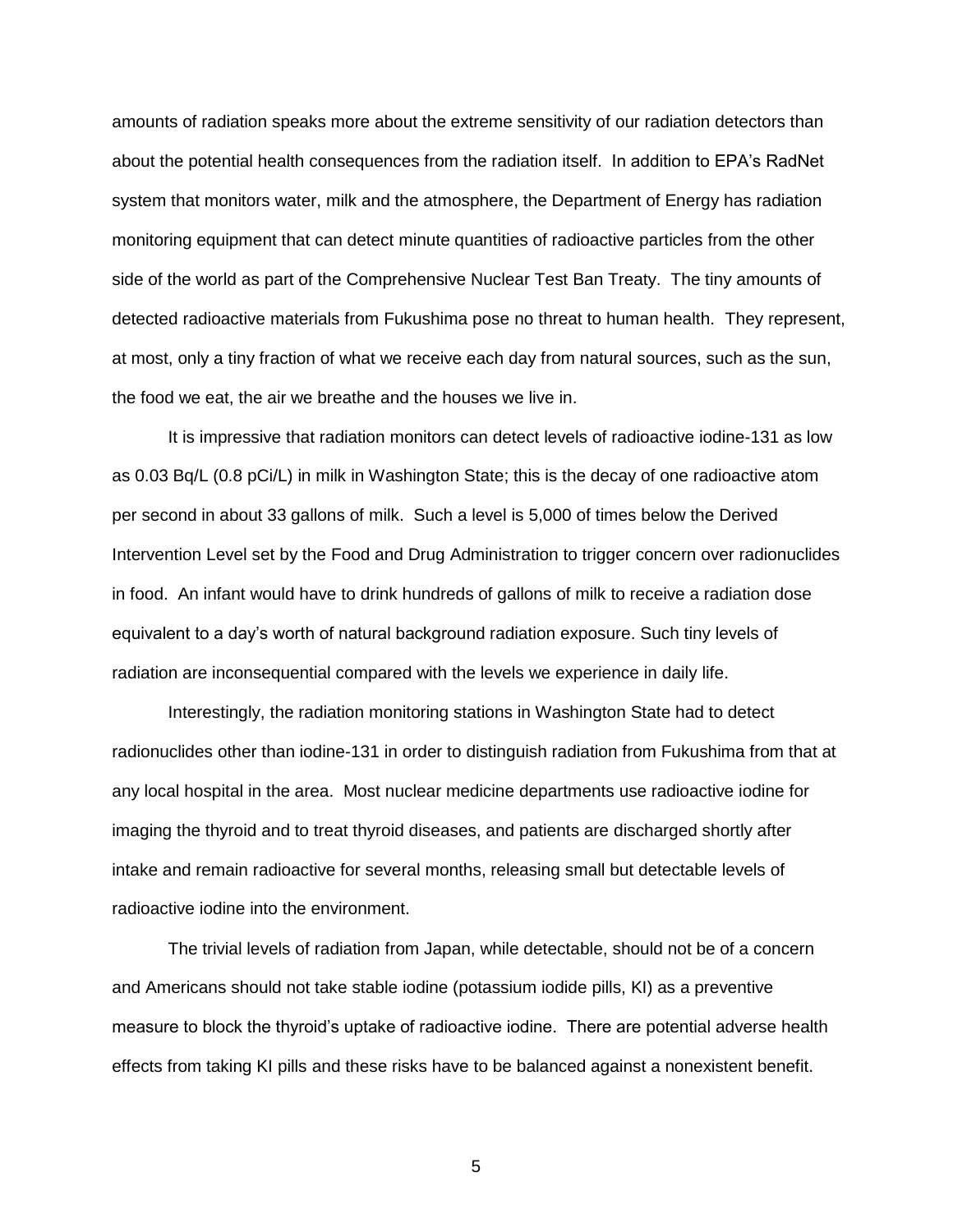### **We live in a radioactive world** [Slide 4]

To place the radiation levels from Fukushima in brief perspective, it is important to recognize that we live in a radioactive world. A banana, for example, has 10 Bq of activity, that is, 10 radioactive potassium atoms decay every second. All the foodstuffs we eat that contain potassium also contain a small amount of radioactive potassium, a primordial element with a billion year half-life. There are no concerns and no health consequences from such exposures.

We breathe radioactive radon which contributes over the year to about 210 millirem of natural background radiation. Bricks and granite contain radioactive materials that result in radiation exposures to the public (20 millirem). The Capitol Building was constructed with granite and is frequently cited as having some of the highest radiation levels in all of the United States, about 85 millirem per year. Water contains small amounts of radioactive radium, thorium and uranium, all within allowable limits.

Not only do we live in a radioactive world, our bodies are radioactive (30 millirem per year). Each second over 7,000 radioactive atoms in our bodies decay and can irradiate those sitting next to us. The atoms are largely radioactive potassium in our muscles and carbon-14 in our tissues. The amount of radiation we receive each year from medical sources (300 millirem), such as CT and medical imaging, equals the amount received from natural sources (300 millirem). International travel increases our exposure to cosmic rays and space radiation. A roundtrip from Dulles to Tokyo would result in 20 millirem. Living in Denver for a year results in 450 millirem of radiation dose, or 35% more than the U.S. average of 310 millirem from natural sources. About 2.5 million Americans (0.8% of the population) receive more than 2,000 millirem per year from natural sources.

These examples are not to minimize the health consequences of high-level exposures which are clearly demonstrable in human populations and include acute radiation sickness at very high doses in excess of 200 rem and an increase in cancer at moderate doses above about 10 rem (10,000 millirem). The examples do indicate, however, that we live in a world of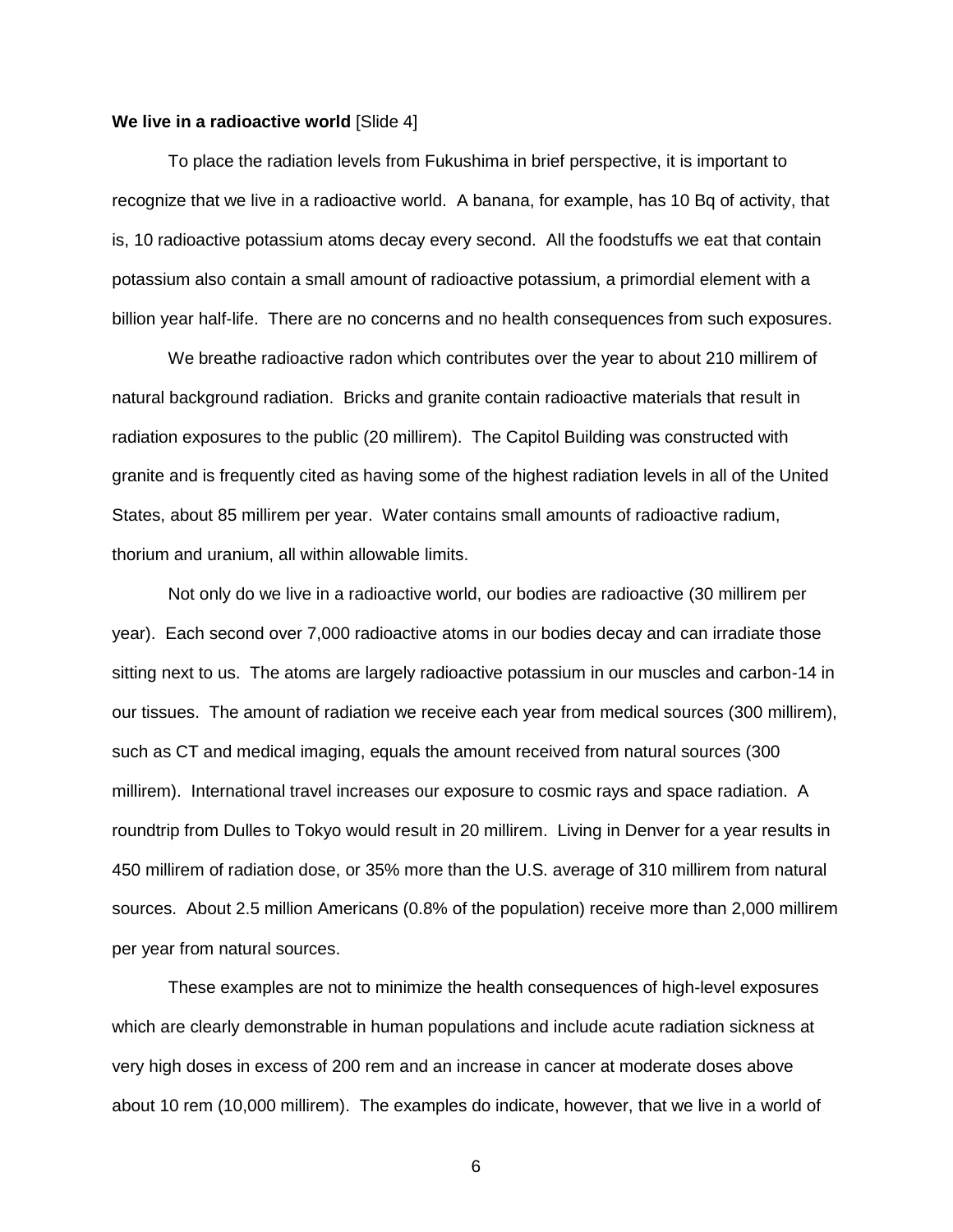low-level radiation for which the possible health consequences are of little concern. The exposures to the U.S. population from Fukushima are tiny and thousands of times below U.S. standards or guidelines where remedial action would be triggered.

#### **What research is needed?** [Slide 5]

Although we know much about the health effects of high levels of radiation when received briefly, as was the case for atomic bomb survivors, the risk following exposures experienced gradually over time is uncertain and remains the major unanswered question in radiation epidemiology.

One untapped opportunity is to study our own U.S. radiation workers and veterans. The Low Dose Radiation Program within the Department of Energy had the foresight to initiate pilot investigations of over one million such workers and this comprehensive work should continue. Cooperating agencies include the National Cancer Institute, the Department of Defense, the Department of Veterans Affairs, the Nuclear Regulatory Commission and others. The study populations include early DOE and Manhattan Project workers, atomic veterans who participated in nuclear weapons testing in the 1940s and 1950s, nuclear utility workers, medical workers and others involved in the development of radiation technologies, as well as nuclear navy personnel.

Such a large study in the United States is critically important to understand scientifically the health consequences of low-dose radiation experienced over time and is directly relevant to the setting of protection standards for workers and the public; the assessment of possible risks from enhanced medical technologies such as CT and nuclear medicine imaging; the expansion of nuclear power; the handling of nuclear waste; the compensation of workers with prior exposures to radiation; and even the possible consequences of the radiation released from reactor accidents such as at Fukushima. To date, no direct study of these issues has been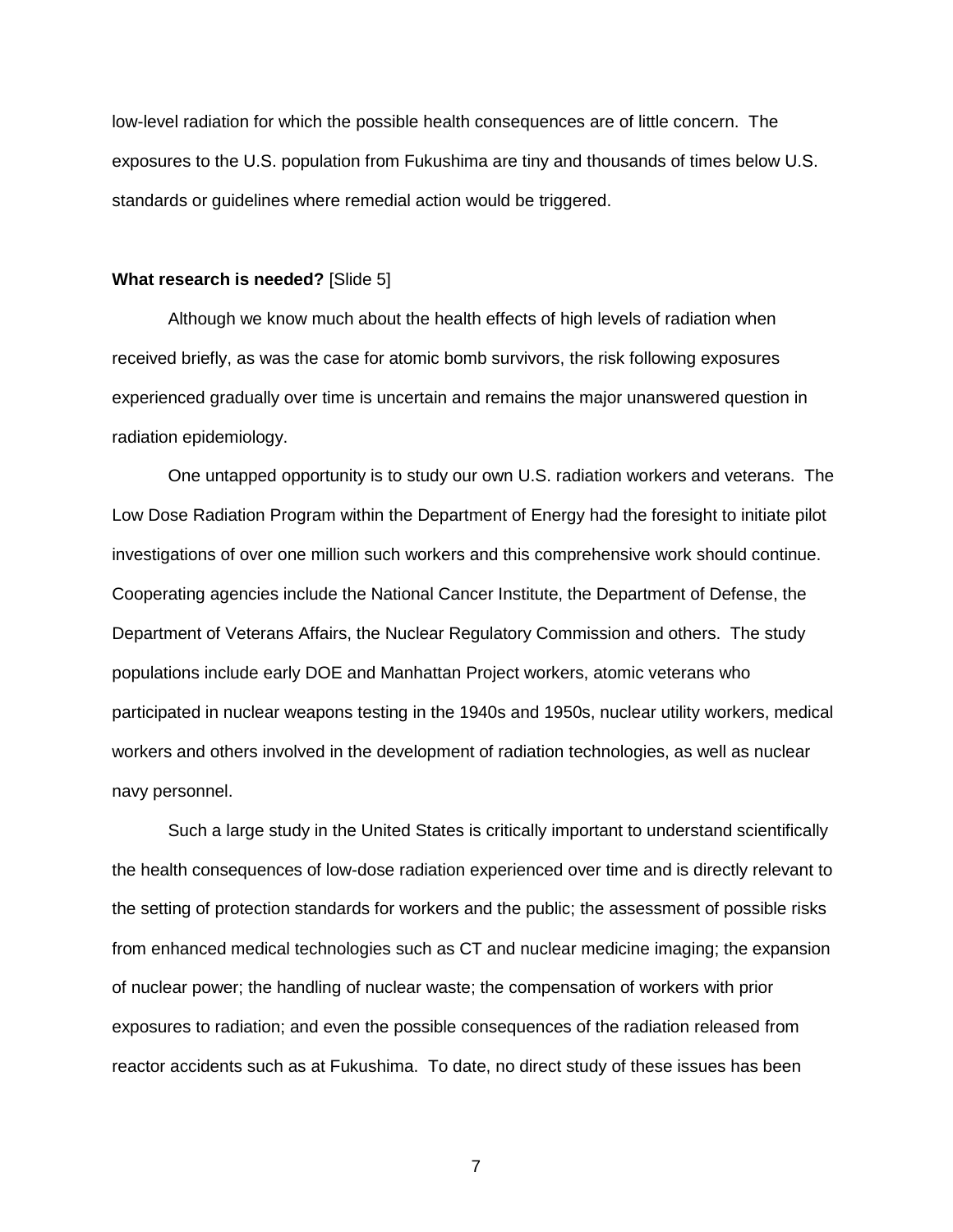large enough to provide convincing answers and extrapolations from the atomic bomb exposures in 1945 have to be relied upon.

# **Summary** [Slide 6]

Fortunately, the health consequences from the radiation releases from the Fukushima Daiichi power plant appear to be minimal and are of little importance with regard to the U.S. public. The Japanese authorities acted quickly to evacuate over 200,000 inhabitants living near the damaged reactors; they monitored food and water and took rapid action to ban foodstuffs with increased radiation levels; they distributed stable iodine pills and syrup; and they made measurements on over 175,000 persons. The lasting effects upon the Japanese population will most likely be psychological with increased occurrence of stress-related mental disorders and depression associated not necessarily with the concern about reactor radiation, but with the horrific loss of life and disruption caused by the tsunami and earthquake. There is a need for better public understanding and better communications on the health effects of radiation exposures. Finally, there is now the opportunity in the United States to learn directly about lowdose, long-term radiation health effects by studying our workers and veterans.

Thank you for this opportunity to testify. I welcome any questions that you may have.

## **Relevant References**

- Boice JD Jr. Lauriston S. Taylor lecture: radiation epidemiology--the golden age and future challenges. Health Physics 100(1):59-76, 2011.
- Christodouleas JP, Forrest RD, Ainsley CG, Tochner Z, Hahn SM, Glatstein E. Short-Term and Long-Term Health Risks of Nuclear-Power-Plant Accidents. New England Journal of Medicine, April 20, 2011.
- Idaho National Laboratory. Oversight Program: Guide to Radiation Doses and Limits. [http://www.deq.idaho.gov/inl\_oversight/radiation/radiation\_guide.cfm]
- International Atomic Energy Agency. Fukushima Nuclear Accident Update Log [http://www.iaea.org/newscenter/news/tsunamiupdate01.html]